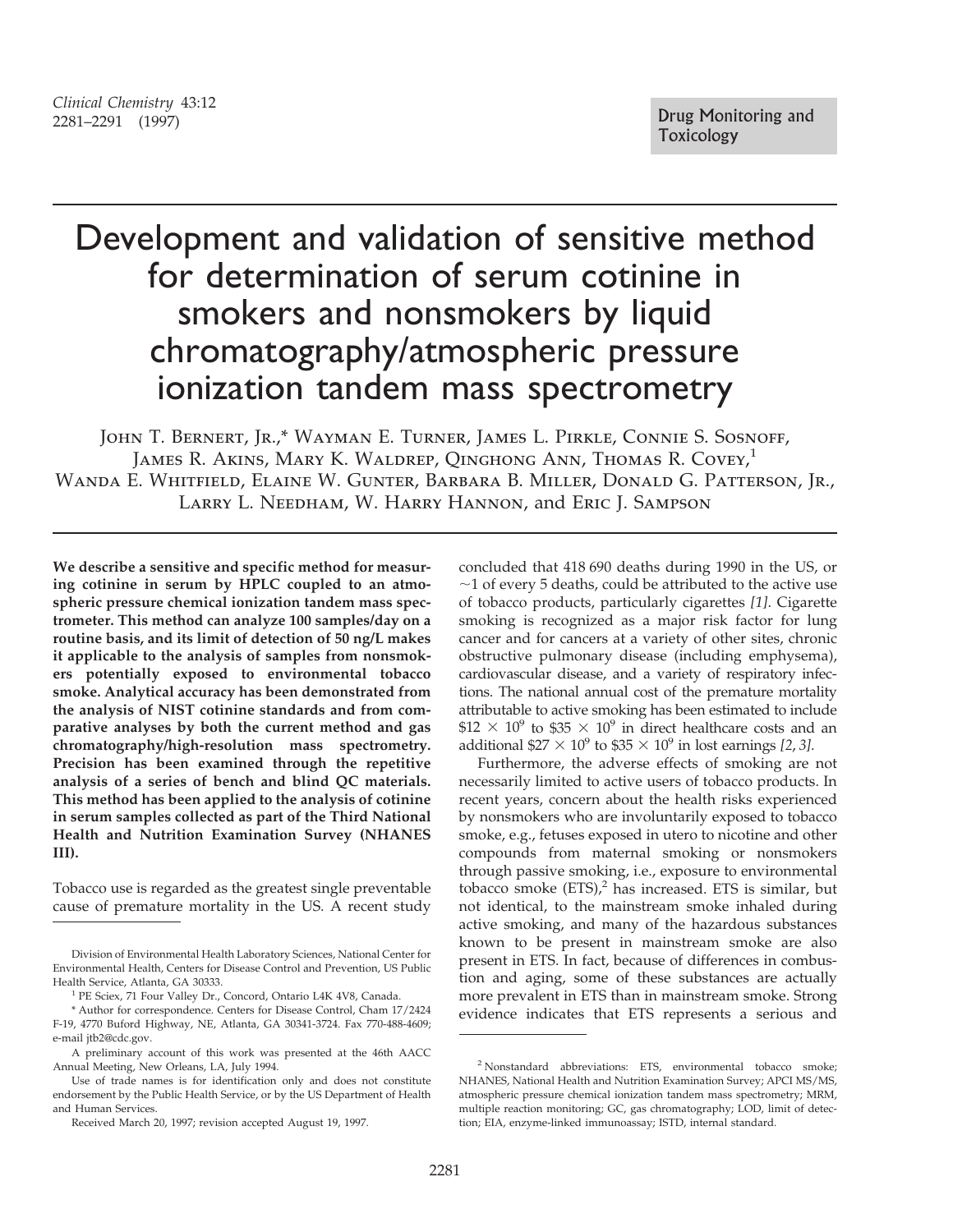substantial public health problem in the US *[4]*. ETS has been classified as a Group A (known human) carcinogen by the Environmental Protection Agency, is believed to be responsible for  $\sim$ 3000 lung cancer deaths per year among nonsmokers, and has been causally linked to many other health problems as well *[4]*. Because of these serious health concerns, an assessment of exposure to tobacco products was included in the design of the Third National Health and Nutrition Examination Survey (NHANES III). The objective of these analyses was to determine the extent of both active tobacco use and ETS exposure in a statistically representative sample of the entire US population *[5]*.

In general, both active smoking and exposure to ETS have been assessed either by interview or by biochemical analysis. In addition, ETS exposure has sometimes been inferred from environmental air analysis. Biochemical measurements of appropriate markers are often a useful adjunct to interviews in the classification of smokers and other active users of tobacco products. Such measurements are particularly valuable in assessing exposure to ETS because individuals may differ in their awareness of the extent and duration of such exposures. Markers of exposure to cigarette smoke include carbon monoxide (carboxyhemoglobin), thiocyanate ion, nicotine, and cotinine, a primary metabolite of nicotine.

At present, cotinine (Fig. 1) is generally regarded as the best marker for monitoring tobacco exposure in either actively or passively exposed individuals *[6]*. Nicotine, the most tobacco-specific component of cigarette smoke that is present in relatively abundant amounts  $(\sim 1-2 \text{ mg})$ cigarette), is clearly absorbed and is measurable in both active and passive smokers *[7*, *8]*. However, nicotine is rapidly metabolized and has a half-life of only 1–2 h, so it is rather poorly suited to monitoring chronic exposure. By contrast, cotinine has a much longer half-life of  $\sim$ 18-20 h, making it more appropriate for use as an exposure marker *[7]*. Cotinine can be reliably measured in blood, saliva, and urine, and all three sources are generally regarded as acceptable for monitoring nicotine exposure in people *[6*, *9*, *10]*. For the quantitative assessment of both active and passive smoking in the NHANES III population, we selected serum cotinine.

Many methods have been described for measuring cotinine in blood *[10*-*30]*. These assays are generally based on GLC with flame ionization, nitrogen–phosphorus, or mass spectral detection, HPLC with UV detection, or immunoassays. Such methods have been shown to be reliable for quantitating serum cotinine concentrations  $>$ 10-15  $\mu$ g/L, the range normally encountered in active smokers *[9*, *10*, *31]*, and in some cases, these methods may also be used for measuring concentrations in the range of  $\sim$ 2–10  $\mu$ g/L, which is consistent with relatively substantial passive exposure to ETS. However, some of these methods are not sensitive or selective enough to reliably measure serum cotinine at the lower passive exposure concentrations, which may extend to well below 1  $\mu$ g/L. Because our objective for NHANES III was to monitor the entire range of nicotine exposure, from that of active smokers to those who are only minimally exposed to ETS, we needed a procedure for these analyses that provided both excellent sensitivity and high selectivity. In addition, because of the large number of samples involved in this study, the new method needed to be capable of maintaining high sample throughput over an extended period of time.

To meet these requirements for a very sensitive and selective method of analyzing serum cotinine that is also capable of continual high throughput, we developed a new method based on HPLC linked to atmospheric pressure chemical ionization tandem mass spectrometry (APCI MS/MS). This method, which has been in routine operation in our laboratory for  $>4$  years, combines the sensitivity and selectivity for serum cotinine assays re-



Fig. 1. Partial metabolic scheme for nicotine in humans.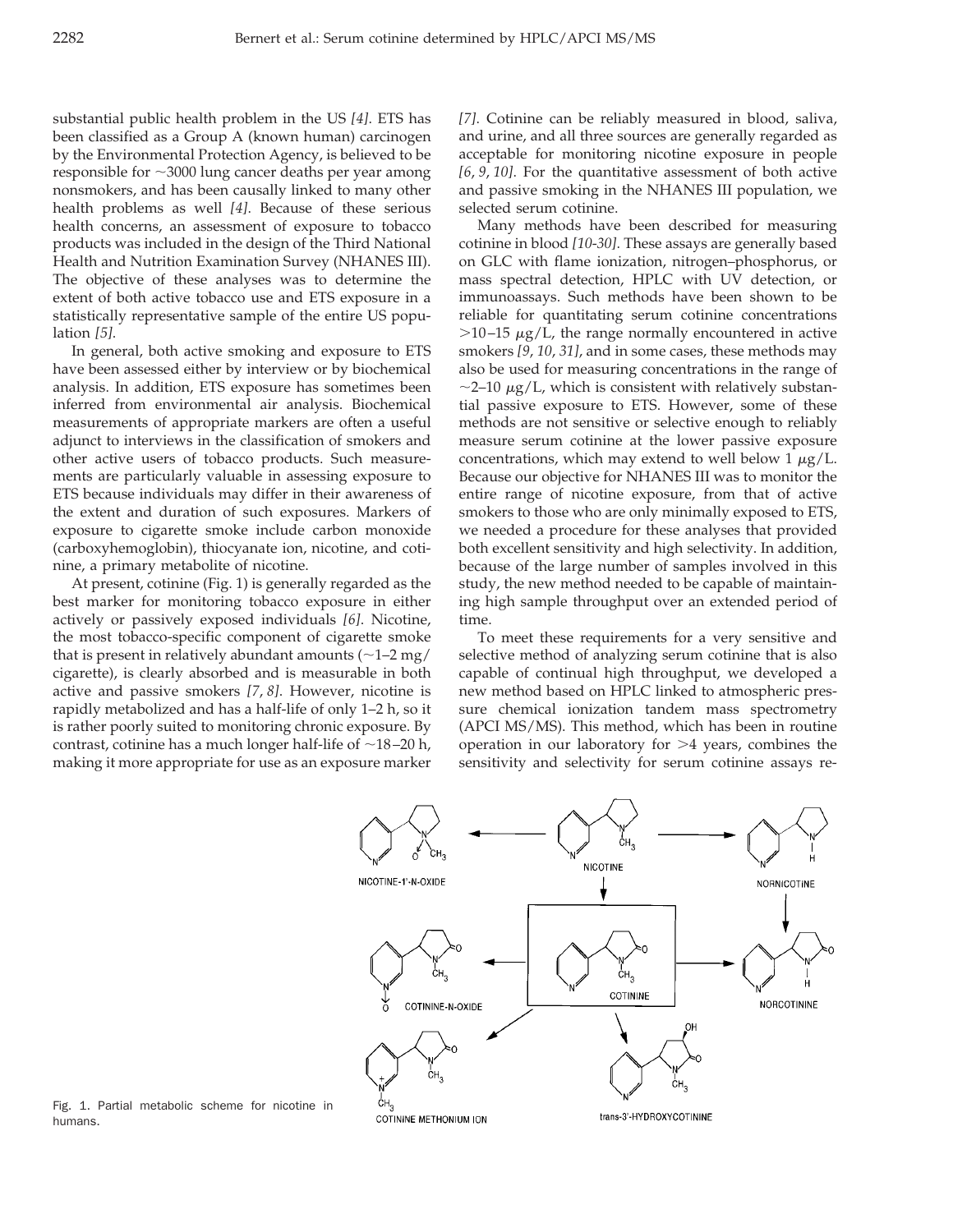quired for NHANES III and similar studies with the rapid analysis and robust performance needed for such largescale surveys *[32]*.

### Materials and Methods

*Standards and reagents.* Native cotinine  $[(-)$ -cotinine, 98%] was purchased from Aldrich Chemical Co., and *N*-methyl trideuterated cotinine was obtained from Cambridge Isotopes Lab., Andover, MA (DLM-1819, lot no. F-0549, 98%). High-purity cotinine perchlorate (>99%) was a gift from NIST; its preparation has been described *[33]*. 5-Methylcotinine was a generous gift from Peyton Jacob, University of California at San Francisco. [*G*-3 H]Cotinine, obtained from NEN Life Science Products, was further purified by solvent extraction, SCX-chromatography, and HPLC before use. Its estimated specific activity was then 17.5 Ci/mol. Trichloroacetic acid (99%) and ammonium acetate (99.999%) were also purchased from Aldrich, whereas potassium hydroxide (85–90% reagent) was obtained from Fisher Scientific. Water was either prepared from deionized water that was further processed with the use of an ORGANICpure water system (Barnstead) or was HPLC-grade water from Burdick and Jackson Labs., distributed by American Scientific Products. All other solvents were also high-purity HPLC grade from Burdick and Jackson unless otherwise indicated. Toluene was Microsolve VLSI (GC 99.9%) grade, and both methylene chloride and methanol were Burdick and Jackson  $GC^2$ grade. LC/MS nebulizer gas was zero-grade air, whereas the barrier and collision gases were nitrogen and argon, respectively. All gases were ultrahigh-purity grades.

*Calibration standards.* One complete set of cotinine calibration standards was prepared for use throughout the entire NHANES study. All glassware was washed and silanized before use. A group of 12 standards with cotinine concentrations ranging from 0 to 25  $\mu$ g/L (serum equivalents) and an internal standard (ISTD), cotinine- $D_3$ , at 5  $\mu$ g/L were prepared in toluene. The stock ISTD solution used for supplementing samples was prepared in isopropanol, 40 mL/L in toluene. Standards were analyzed to confirm their suitability and then aliquoted into washed, silanized glass ampules, flame-sealed, and stored at  $-20$  °C until used. Generally, a new set of ampules was opened every 2 weeks.

*QC materials.* Four serum pools were prepared for use in this study. Two were bench QC pools with nominal cotinine concentrations, determined during characterization assays, of  $\sim$ 202 and  $\sim$ 1.84  $\mu$ g/L; these were used in high and low cotinine sample assays, respectively. Two aliquots of the bench QC pools at the appropriate concentration were included in each assay, one at the beginning of the assay and the other at the end. The other two pools were blind QC materials. After the blind pools were prepared, we aliquoted them into vials with labels indistinguishable from those of standard NHANES sample

vials and randomly inserted them into assays according to a computer-generated protocol. The high and low blind QC pools had nominal cotinine concentrations (as determined during the initial characterization screening) of  $\sim$ 212 and  $\sim$ 0.262  $\mu$ g/L, respectively. The number of blind QC samples varied for each assay, but averaged between 2 and 3 vials per assay of 50 samples. In addition, we required that at least one blind QC sample be present in every assay of 50 samples; when at least one sample was not designated at random by the assay-generating software, an additional blind QC position was inserted manually.

*Preparation of materials.* Although background contamination from environmental cotinine is far less of a problem than is commonly observed with nicotine, very small amounts of cotinine are present in ETS in both the gas and particulate phases *[34 –36]*, and background cotinine from environmental sources can potentially interfere in very sensitive analyses. Therefore, the careful and rigorous control of possible interference sources is very important in these assays. We sought to minimize background interferences by first permanently banning any smoking in the entire building in which the CDC cotinine analysis laboratories are located; this ban went into effect more than a year before any NHANES analyses were carried out. In addition, all analysts working on any samplehandling aspect of this project were required to be nonsmokers. The initial sample extraction was carried out in reusable 10-mL Oak Ridge-type Teflon tubes that were cleaned by hand with Liqui-Nox laboratory detergent (Alconox, New York, NY), sonicated, thoroughly rinsed with deionized water, and then dried and sent to the central CDC automated glassware washing facility to be cleaned again. On return, the tubes were rinsed once more with methanol, air-dried, and stored in sealed containers over desiccant until used. The samples used for predesignated high and low cotinine concentration assays were kept separate at all times and were periodically spotchecked for any evidence of residual contamination. Glassware that contacted samples was disposable and was precleaned and silanized before use. This glassware was stored in sealed packages protected from the environment until it was used and then discarded. All prepared aqueous reagents were made up in the laboratory according to designated schedules with the use of OR-GANICpure water and protected from atmospheric exposure at all times except when they were being used. All prepared reagents and pure solvents were routinely tested for evidence of cotinine contamination.

*Instrumentation.* Analyses were conducted with a PE Sciex API III atmospheric pressure ionization triple quadrupole mass spectrometer (Perkin-Elmer Sciex Instruments) with heated nebulizer interface installed. The mass spectrometer was interfaced with a short length of fused-silica tubing ( $\sim$ 0.10 mm  $\times$  0.5 m) to a Perkin-Elmer base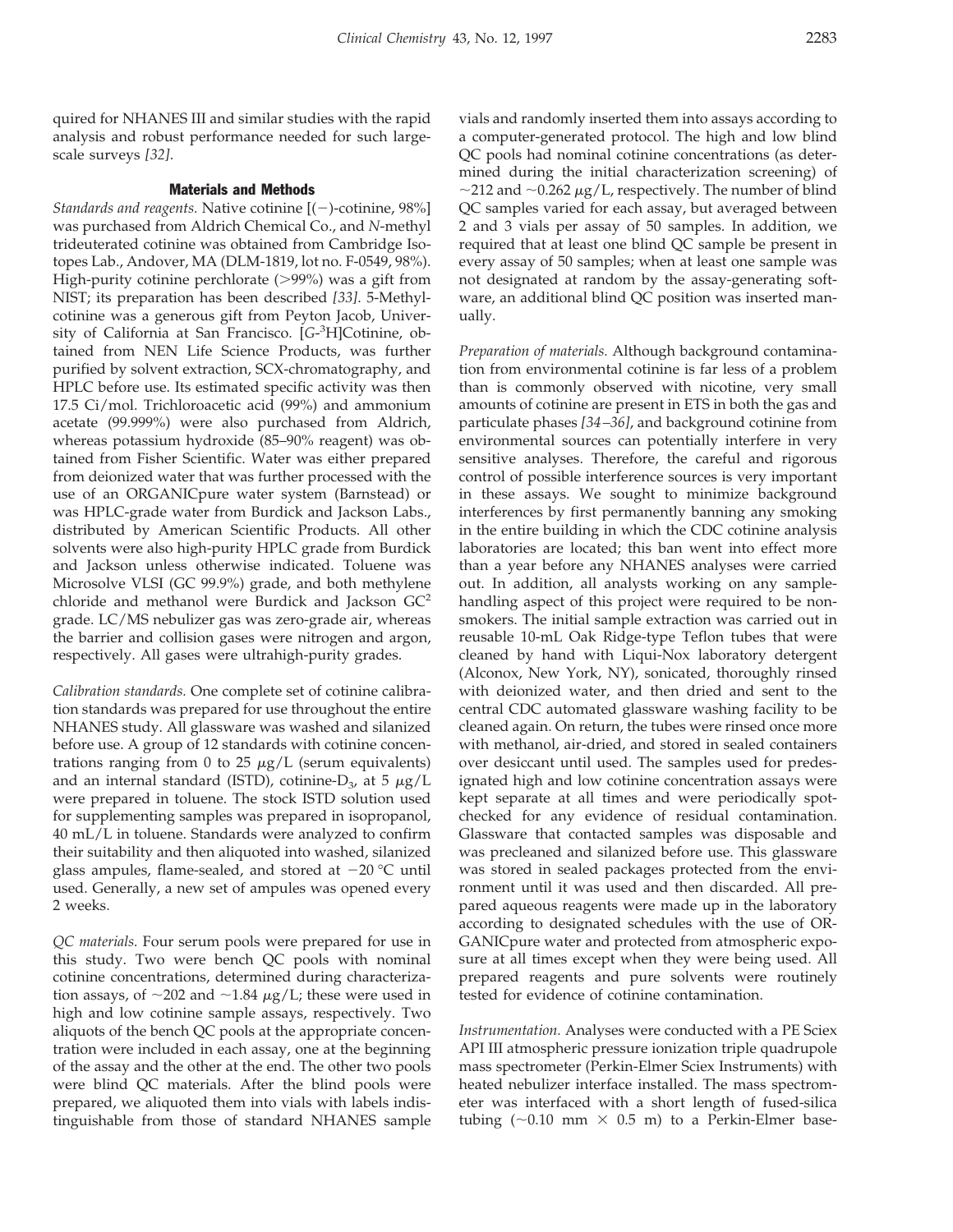deactivated C<sub>18</sub> column (4.6 mm  $\times$  3 cm; 3- $\mu$ m particle size) mounted in a Hewlett-Packard Model 1090L liquid chromatograph equipped with an autosampler. The entire system from sample injection to data acquisition was computer-controlled with standard Sciex software.

*Sample preparation.* The range of serum cotinine concentrations can encompass  $>4$  orders of magnitude when both smokers and nonsmokers are included. Therefore, all NHANES samples were first prescreened by an enzymelinked immunoassay (EIA) for cotinine (STC Diagnostics, Bethlehem, PA) and placed into one of two categories, high or low, on the basis of a nominal cutoff concentration of  $\sim$ 25  $\mu$ g/L as measured by the EIA. Individual LC/ MS/MS assays of 50 samples each were then built from these preclassified groups. Each NHANES assay included 2 water blanks, 2 bench QC pools at the appropriate concentration, and 46 unknown samples, including a variable number of blind QC pools. Because the blind samples were indistinguishable to the analysts from normal study samples, they were treated as unknowns and were passed through the preliminary EIA screening procedure and subsequently allocated into LC/MS/MS assays like all other samples.

*Extraction and cleanup.* Normally, 100 samples were prepared and analyzed each day in 2 assays of 50 samples each. Each run consisted of a water blank in positions 1 and 50, a bench QC sample in positions 2 and 49, and a variable number of blind QC samples interspersed among the unknowns in positions 3– 48. All unknown and blind QC samples carried coded identifications that were not known to the analysts. Separate bench and blind QC pools with cotinine concentrations in the appropriate range were selected for use with high and low assays.

In each run, printed labels were applied to a set of silanized culture tubes (13  $\times$  100 mm), samples were thawed and carefully mixed, and 10  $\mu$ L of the ISTD and the appropriate sample volume were placed in each tube. Undiluted serum samples (1 mL) were used for the low concentration assays, whereas samples classified as high concentration were assayed as 1:20 dilutions (50  $\mu$ L of serum  $+$  950  $\mu$ L of water) or greater, as necessary. The tubes were capped and placed on an Eberbach orbital shaker (Eberbach, Ann Arbor, MI) at low speed for 20 –30 min to allow the ISTD to equilibrate with the sample.

We then added 1 mL of 100 g/L trichloroacetic acid to each tube with an automated pipetter. The tubes were recapped, vortex-mixed for 30 s on a VWR MultiTube Vortexer (VWR Scientific), and centrifuged at �1900*g* for 20 min. The trichloroacetic acid supernatants were transferred to labeled Oak Ridge-type Teflon tubes (16  $\times$  80 mm), and 0.5 mL of 5 mol/L KOH was added with an Eppendorf Repeater pipet to each sample and mixed briefly. We then added 6 mL of methylene chloride to each tube with the use of an automated pipet, capped the tubes with Teflon screw-caps, and mixed them vigorously for 30 min on the MultiTube Vortexer. After vortexmixing, the samples were briefly centrifuged again, and the upper (aqueous) layers were carefully removed by a water aspirator.

A set of sodium sulfate columns containing  $\sim$ 1.2 g of high-purity  $Na<sub>2</sub>SO<sub>4</sub>$  in 10-mL polypropylene columns (prepared by Varian Sample Preparation Products) were placed in support racks and rinsed with  $\sim$ 4 mL of methylene chloride. The methylene chloride layers from the samples were then passed through the washed columns and collected in clean, labeled silanized glass tubes  $(13 \times 100 \text{ mm})$ . The tubes were placed in a Savant Model SC200 SpeedVac (Savant Instruments) equipped with an RT4104 trap and a VN100 VaporNet and taken just to dryness. We added 200  $\mu$ L of methylene chloride to each residue, swirling gently to ensure that the bottom region of the tube was well-mixed, and transferred the contents to prerinsed, glass-lined autosampler microvials. The vials were placed uncapped in a bench-top hood, and the solvent was allowed to evaporate at room temperature overnight. The next morning, 20  $\mu$ L of toluene was added to each sample, and the vials were capped, briefly vortexmixed, and placed in autosampler cartridges for analysis.

*Sample analysis.* We injected 10  $\mu$ L of the sample into the HPLC, which was operated isocratically at 1 mL/min with a mobile phase of methanol/ammonium acetate, 2 mmol/L (80:20 by vol). Mass spectrometric detection was carried out by positive-ion APCI with corona discharge ionization with the Sciex API III heated nebulizer interface. The temperature of the nebulizer probe was maintained at 500  $\degree$ C, and we used multiple reaction monitoring (MRM) with argon as the collision gas at a nominal thickness of  $700 \times 10^{12}$  molecules/cm<sup>2</sup>. We used the  $m/z$  $177\rightarrow 80$  transition ion of native cotinine, in a ratio to the corresponding  $m/z$  180 $\rightarrow$ 80 ion of the ISTD for quantification; we also monitored the somewhat weaker *m/z*   $177\rightarrow98$  ion of native cotinine for confirmation. Dwell times were normally set at 100 ms. The retention time for cotinine in this system was  $\leq 1$  min, and the total assay time per sample was  $\sim$ 2 min.

*Standards analysis.* The complete set of 12 standards was evaluated four times each day; twice before and twice after the sample analyses. Before any samples were measured, the standards set was assayed twice, from 0 to 25  $\mu$ g/L and then from 25 to 0  $\mu$ g/L. The 24 results from this series were then immediately integrated and evaluated on-line on the Macintosh controller with the use of a custom Pascal program that checked instrument sensitivity from the mean ISTD area counts, checked the two blank (0  $\mu$ g/L) standards to confirm the absence of contamination, and compared the back-calculated concentration for each standard with the expected value. The program printed the results of this preliminary evaluation accompanied by a suitability recommendation on the basis of preprogrammed acceptable limits for each param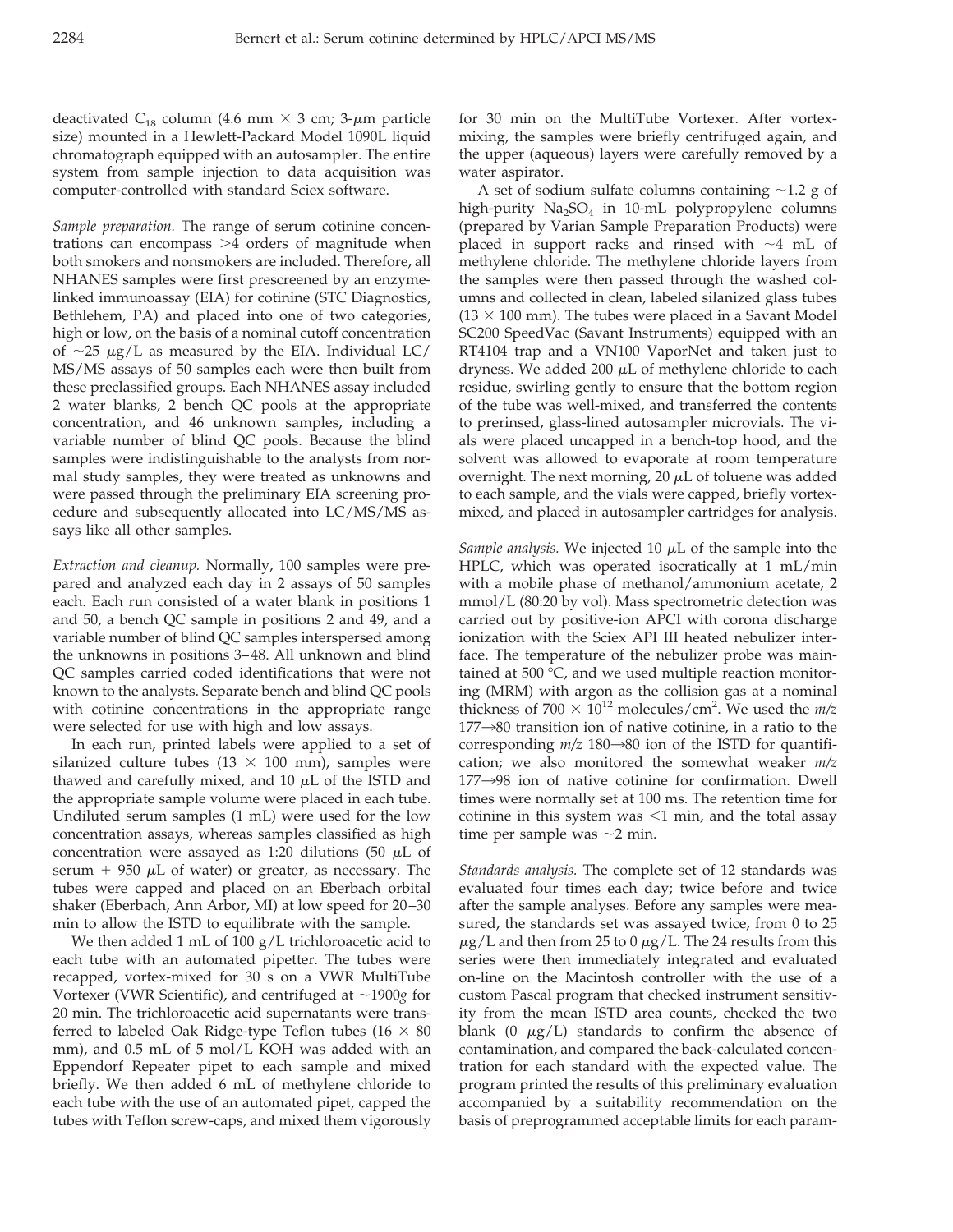eter. Only after acceptable instrument performance had been documented in this way were the day's sample analyses begun. After the analysis of unknowns, the standard set was again assayed twice in both the forward and reverse directions. Thus, a total of 48 standards were analyzed each day along with the unknown samples.

*Data analysis.* Sciex system software (MacQuan) was used to carry out the initial peak localization and integration for each sample; then, all sample identification, MRM ion areas, and retention time data were transferred as ASCII files to SAS data sets (Statistical Analysis System, Cary, NC) where they were merged electronically with the sample cleanup and related information that had been entered earlier into a sample database. All data processing and further analyses were then conducted off-line with the use of SAS procedures. The calibration curve for this assay was slightly nonlinear throughout the concentration range from 0 to 25  $\mu$ g/L; therefore, all quantitations were derived as part of a SAS program with the use of a moving 5-point regression technique as described in *Results and Discussion*.

*Additional analyses.* For comparisons with gas chromatography (GC)/low-resolution MS, we used a Hewlett-Packard MSD consisting of an HP 5890 gas chromatograph interfaced to an HP5970B mass-selective detector. Analyses were made by splitless injection of  $2 \mu L$  of the sample in toluene onto a 0.2 mm  $\times$  12 m Ultra-1 column (Hewlett-Packard). Selected-ion monitoring was used, and quantitation was based on the area ratios of the native and ISTD molecular ions at *m/z* 176 and 179, respectively. Highresolution GC/MS was carried out by injection of 1  $\mu$ L of the sample in toluene onto a 0.25 mm  $\times$  30 m DB-1701 column (J&W Scientific) mounted in an HP5890 gas chromatograph, which was interfaced to a VG Autospec mass spectrometer operated at 10 000 resolution. Two

ions were monitored in these assays at *m/z* 176.0950 and 179.1138 for native cotinine and the ISTD, respectively.

### Results and Discussion

*Analytical scheme.* As mentioned above, the range of serum cotinine concentrations that we needed to accommodate in this study encompassed several orders of magnitude. Therefore, we carried out a preliminary EIA screen on each sample. From the results of this preliminary evaluation, we classified each sample as belonging to either the low or high category, with a cutoff concentration of 25  $\mu$ g/L, which is the concentration of the highest calibration standard used in the LC/MS/MS analyses. The highest serum cotinine concentration that would be expected in a nonsmoker exposed to ETS is  $\sim$ 10–13  $\mu$ g/L *[37, 38]*, whereas most active smokers have serum cotinine concentrations considerably  $>25 \mu g/L$ . Therefore, most of the low-group samples are presumed to be from nonsmokers, whereas the high-group samples include the active smokers in the population. Approximately 30% of the NHANES III, Phase 1 samples were screened into the high category, with the remaining majority being low samples. After this preliminary evaluation by EIA, the samples were categorized and then extracted, concentrated, and analyzed in batch mode as described previously.

*Calibration curve.* A representative calibration curve is given in Fig. 2. This curve is based on 302 replicate analyses of the standard set (3624 standards). New curves were generated whenever a substantial change was made to the instrument (e.g., repairs, preventive maintenance service, or a new state file), and the appropriate calibration was applied to all samples analyzed within that time interval. Although not readily apparent in Fig. 2, these curves are slightly curvilinear over the three orders of magnitude covered, as indicated by a Fowlis–Scott test of



Fig. 2. Representative cotinine calibration curve by LC/MS/ MS.

The inset is a plot of the SD for back-calculated concentrations vs the actual standard concentration over the range of  $0-10 \mu g/L$ .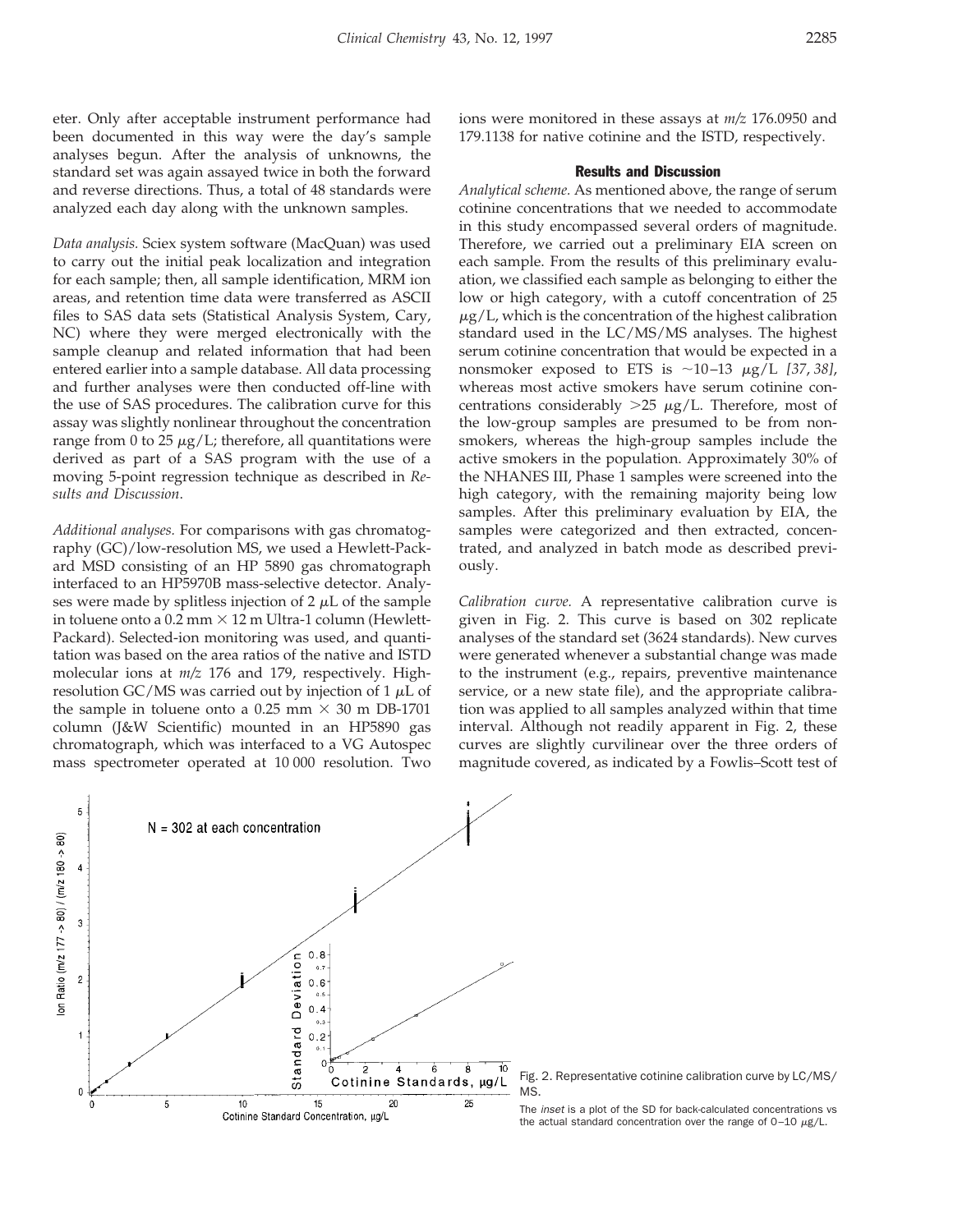linearity *[39]* and by the overestimation of back-calculated values in the lowest concentration ranges when a single, linear calibration was used. To correct for this behavior, we used a moving 5-point regression for calibration. This approach was favored by the large number of standards included in each calibration series, which helped to compensate for the smaller number of concentration points (i.e., 5) used for each regression curve.

For the moving regression analysis, the calibration curve is subdivided into eight overlapping 5-point regions with concentration ranges of  $0-0.25$ ,  $0.025-0.5$ ,  $0.05-1 \mu g/L$ , and so forth; a regression analysis is carried out for each region, generating a set of 8 separate regression equations. When unknowns are analyzed, the ion ratio for the unknown is calculated and compared with the mean ratio at the midpoint of each of the 8 regression curves. The curve with a midpoint ratio closest to that of the unknown sample's ratio is then selected for quantitation. The entire processing, selection, and quantitation algorithm is embedded in a SAS program and proceeds automatically.

The inset to Fig. 2 shows the SD for the back-calculated values from the lower-concentration standards plotted vs the standard concentration. The limiting SD  $(S_0)$  calculated from these data (i.e., the value of *S* as the native cotinine concentration approaches 0) was 0.0085. Thus a limit of detection (LOD), defined as  $3 \times S_0$  [40], of  $\sim$ 26 ng/L can be estimated from these data. This value reflects only the instrumental analysis, however, and does not address other contributions from the entire assay. Therefore, we calculated the method LOD from the long-term SD of the blank  $[41, 42]$ . The mean  $\pm$  SD of the water blank was  $0.0225 \pm 0.016886 \mu g/L$  (n = 455), from which we calculated an estimated method LOD of 50 ng/L.

The high sensitivity (low detection limit) of this method is important, since our primary interest is in monitoring ETS exposure among nonsmokers. Analytes such as pyridine with relatively high gas-phase basicities tend to be measured with very high sensitivities by atmospheric pressure ionization instruments because of the favorable proton transfer kinetics from the hydronium ion reagents *[43]*, and cotinine was found to be ionized and detected very efficiently in this system. Previous methods for measuring cotinine in serum by immunoassays, HPLC, or GC, including GC/MS procedures, have generally been limited to concentrations of a few micrograms per liter or greater. GC with nitrogen–phosphorus detection is potentially capable of detection limits on the order of a few hundred nanograms per liter *[10 –14]*, but the specificity of that GC is much lower than that of MS/MS, and isotopically labeled ISTDs cannot be used. Conversely, the use of deuterated cotinine as an ISTD and the clean ion chromatograms obtained from tandem MS analysis contributed to the low detection limits that are attainable with our method.

The importance of this enhanced sensitivity was evident in the results from Phase 1 of NHANES III, in which

the geometric mean serum cotinine concentration among nonsmoking adults was 0.205 �g/L *[32]*. More than one-half of the  $\sim$ 10 500 people examined in Phase 1 had serum cotinine concentrations  $\langle 1 \mu g/L$  *[32]*; thus, a substantial amount of information would have been lost in this study if a less sensitive analytical technique had been used.

*Ion chromatograms.* MRM ion chromatograms from a typical serum sample are given in Fig. 3. In each case, the response has been normalized by the system software to 100%. Quantitation in these assays is based on the ratio of the area counts from Ion A  $(177\rightarrow 80)$  to that of the ISTD ion (Ion B,  $180\rightarrow80$ ), whereas the confirmation ratio is determined from the ratio of Ion C  $(177\rightarrow98)$  to Ion A. As noted above, these assays typically produce very clean MRM chromatograms with relatively few interferences. This reduction in the chemical noise of the assay also makes a substantial contribution to the sensitivity of the analysis. The calculated cotinine concentration of the serum sample in Fig. 3 was 0.72  $\mu$ g/L.

*Recoveries.* Preliminary evaluations showed good agreement between recoveries estimated from the ISTD area count for each sample normalized to the mean ISTD area count for that day's standards vs recoveries estimated by adding 5-methylcotinine as an additional external standard. Therefore, we routinely estimated recoveries from the ISTD area counts. Overall, recovery for the water blanks and for the (diluted) high cotinine samples estimated in this way averaged  $\sim$ 70% through the entire procedure. Some cotinine is lost during drying of the extracts, although losses of cotinine from methylene chloride extracts are much less than those of the more volatile nicotine, and such losses tend to be minimized when centrifugal vacuum evaporation is used and care is taken not to overdry the sample.

For the samples with lower cotinine concentrations, from which 1 mL of undiluted serum was taken for analysis, the recoveries were somewhat lower, averaging  $\sim$  60%. This difference probably reflected additional losses in the protein pellet at the trichloroacetic acid precipitation step. This interpretation is in agreement with preliminary experiments in which serum pools supplemented and equilibrated with [*G*-3 H]cotinine were extracted by this procedure. About 10–15% of the radioactivity was retained in the pellet in those studies, and this residual activity was not appreciably recovered by additional extractions of the pellet. Benowitz et al. *[38]* have reported that  $\sim$ 2.6% of plasma cotinine is bound to protein. Although the precipitation of serum proteins may have contributed to somewhat lower cotinine recoveries, it completely eliminated problems with emulsions, which was essential to maintaining the high daily throughput of this method. In all cases, native cotinine losses during sample preparation are associated with compensatory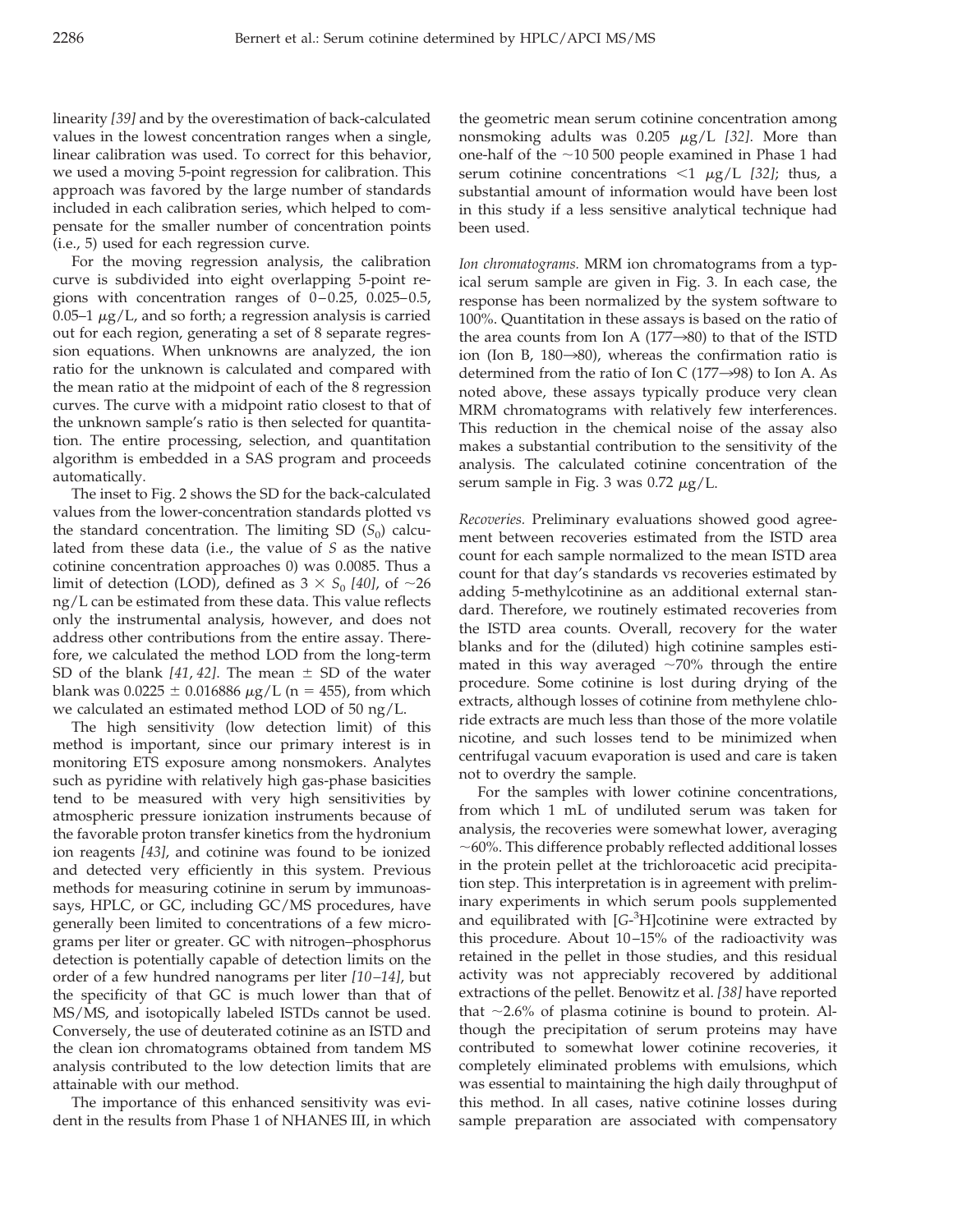

Fig. 3. MRM ion chromatograms for a representative serum sample. The calculated cotinine concentration for this sample was  $0.72 \mu g/L$ .

losses of the ISTD and thus should not alter the sample quantitation on the basis of the ratio of the two analytes.

*Confirmation ratio.* Two native cotinine ion-transition pairs are monitored in this method. Quantitation is based on the  $177\rightarrow 80/180\rightarrow 80$  ratio with the primary progeny ions being used for both the native and labeled cotinine. In



addition, a confirmation ratio is calculated for each sample with the ratio of the two progeny ions that are recorded for native cotinine (i.e.,  $177\rightarrow98/177\rightarrow80$ ). Fig. 4 is a plot of this ratio as a function of  $(log_{10})$  cotinine concentration for 21 439 standards (1949 analysis sets) at concentrations ranging from 0.025 to 25  $\mu$ g/L. These standards were analyzed over a period of 26 months.

Unlike confirmation ratios that are based on elemental isotopic distributions, MRM confirmation ratios are not fundamental and may vary as a result of small differences in the analytical conditions, particularly as they pertain to the operation of Q2 (the collision cell). However, when the analytical conditions remain fixed, this variation is relatively limited, and within-day CVs tend to be reasonably small ( $\sim$ 3.5–4%). Therefore, each confirmation ratio for individual samples was evaluated relative to the value calculated from that day's four sets of standards.

Because the  $m/z$  177 $\rightarrow$ 98 transition ion pair is less abundant than the  $177\rightarrow 80$  ion pair, the confirmation ratio becomes unreliable at the lowest cotinine concentration values. As indicated in Fig. 4, the ratio remained relatively uniform down to a concentration of  $\sim$ 250 ng/L, but tended to diverge downward from the expected value at the lowest concentrations—probably a result of the very low ion counts for *m/z* 98 at these low concentrations. Consequently, the confirmation ratio tends to be less valuable at sample concentrations  $\langle \sim 250 \text{ ng/L.} \rangle$ 

*Accuracy evaluations.* The accuracy of this method was evaluated in part by analyzing a series of aqueous standards prepared by weight from a pure cotinine perchlorate stock. Standards were prepared with expected concentrations (corrected for perchlorate) ranging from  $6.2 \mu g/L$ to 120 ng/L. Aliquots (1 mL) of these standards were then taken for analysis in the same manner as unknown serum samples. As indicated in Table 1, in each case the calculated concentrations for these samples agreed well with the expected values. The accuracy of this method was also evaluated by the analysis of aliquots of NIST Reference Material 8444 (cotinine in freeze-dried human urine). The

Fig. 4. Ratio of the confirmation ion  $(m/z 177\rightarrow98)$  to the quantitation ion ( $m/z$  177 $\rightarrow$ 80) measured in 1949 sets of standards with concentrations ranging from 0.025 to 25  $\mu$ g/L. The error bars represent 1 SD.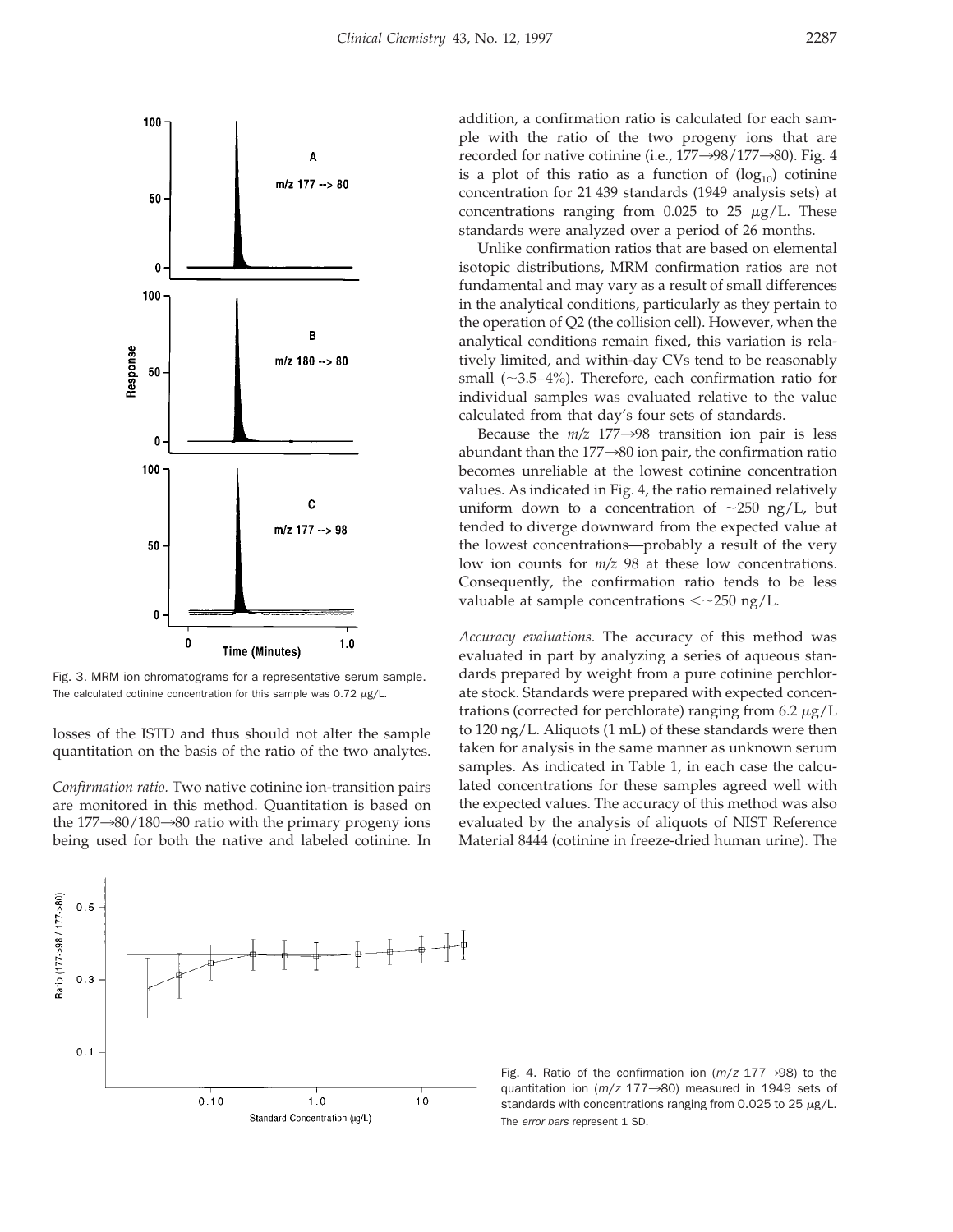| Table 1. NIST cotinine perchlorate samples.                                                                                                        |                     |                                     |              |  |  |
|----------------------------------------------------------------------------------------------------------------------------------------------------|---------------------|-------------------------------------|--------------|--|--|
| <b>Sample</b>                                                                                                                                      | Expected, $\mu$ g/L | Observed (mean $\pm$ SD), $\mu$ g/L | Obs/Exp. $%$ |  |  |
| 1                                                                                                                                                  | 6.21                | $6.22 \pm 0.25$                     | 100          |  |  |
| 2                                                                                                                                                  | 3.10                | $2.93 \pm 0.31$                     | 95           |  |  |
| 3                                                                                                                                                  | 1.24                | $1.31 \pm 0.08$                     | 106          |  |  |
| 4                                                                                                                                                  | 0.62                | $0.61 \pm 0.03$                     | 98           |  |  |
| 5                                                                                                                                                  | 0.41                | $0.45 \pm 0.02$                     | 110          |  |  |
| 6                                                                                                                                                  | 0.25                | $0.25 \pm 0.01$                     | 100          |  |  |
| $\overline{7}$                                                                                                                                     | 0.12                | $0.13 \pm 0.01$                     | 108          |  |  |
| Cotinine solutions in water at known concentrations were prepared by using<br>NIST cotinine perchlorate and analyzed by our standard LC/APCI MS/MS |                     |                                     |              |  |  |

method.  $n = 3$  for each.

urine reference material was used because no serumbased materials were available. In the RM 8444 set, only the blank sample with a recommended concentration of  $0.8 \pm 0.3$  ng/g had a target within the low concentration range of primary interest to us. Our result for the analysis of this blank sample was  $0.898 \pm 0.048$  ng/g (n = 4). These materials were also analyzed as routine unknowns according to our regular procedures.

*Supplemented serum analyses.* Cotinine perchlorate was also used to supplement a serum sample at four different nominal concentrations ranging from  $\sim 0.5 \mu g/L$  to 230  $\mu$ g/L. The serum sample used in this case was from a nonsmoker who had no known source of ETS exposure during the 5 days before donation. After the serum was supplemented, it was well-mixed and then aliquoted into vials with coded labels and frozen. On four separate occasions over an interval of several months, vials were selected for analysis by a chemist with knowledge of the codes, but with no other involvement in this study, and analyzed as true unknowns by our method. The results from this series of analyses are given in Table 2.

*Comparisons with GC/MS.* To further evaluate the performance of our LC/MS/MS method, we carried out splitsample assays with a group of serum samples by both LC/MS/MS and GC/MS. As indicated in Fig. 5A, very good agreement was observed throughout a range of

| Table 2. Replicate analyses of a supplemented serum |                                                 |                                            |              |                |  |  |
|-----------------------------------------------------|-------------------------------------------------|--------------------------------------------|--------------|----------------|--|--|
| sample.                                             |                                                 |                                            |              |                |  |  |
| <b>Sample</b>                                       | Target concentration. <sup>3</sup><br>$\mu$ g/L | Observed (mean $\pm$<br>SD), $b$ $\mu$ g/L | <b>CV, %</b> | n              |  |  |
| Α                                                   | 0.57                                            | $0.63 + 0.087$                             | 13.8%        | 8              |  |  |
| В                                                   | 1.15                                            | $1.02 + 0.08$                              | 7.8          | 5 <sup>c</sup> |  |  |
| C                                                   | 11.5                                            | $11.8 \pm 0.99$                            | 8.4          | 8              |  |  |
| D                                                   | 229                                             | $231 + 9.7$                                | 4.2          | 8              |  |  |

a Serum from a nonmoker with no known recent exposure to ETS was supplemented with cotinine perchlorate to yield four target concentration levels. Aliquots were then analyzed as blind unknowns on a periodic basis.

 $<sup>b</sup>$  Values are from aliquots of these samples measured on four separate</sup> occasions.

<sup>c</sup> Assayed on three occasions only.

concentrations for a set of serum samples analyzed first by LC/MS/MS and then reanalyzed by capillary GC/ low-resolution MS. Because of the relatively limited sensitivity of the low-resolution GC/MS analysis, this comparison was restricted to samples with a serum cotinine concentration  $\geq 10 \mu g/L$ . For comparisons at the very low concentration range of primary interest to us, it was necessary to use high-resolution GC/MS. The results from split-sample analyses of 28 serum samples by both LC/MS/MS and by high-resolution GC/MS at 10 000 resolving power is given in Fig. 5B. These data were in very close agreement down to the detection limit with results obtained by the LC/MS/MS method and provided further assurance of the accuracy of our identification of cotinine in the LC/MS/MS assays, even at very low sample concentrations. Although LC/MS/MS and highresolution capillary GC/MS are both mass spectrometric procedures with chromatographic inlets, the nature and extent of the chromatographic separation is different in the two techniques, and high-resolution MS is regarded as the most selective analytical technique available for analyses of this type. Thus we believe that the close agreement in results obtained by these two approaches when analyzing common samples provides strong confirmation for the analytical validity of our LC/MS/MS method.

*Assay precision.* As noted in *Materials and Methods*, both bench and blind QC materials were routinely included in each assay of 50 samples. Results from the analysis of the first 200 assays of the low-sample bench QC from the NHANES III, Phase 1 series *[32]*, with a target value of 1.84  $\mu$ g/L based on an initial set of 20 characterization assays, were  $1.88 \pm 0.122 \ \mu g/L$  (mean  $\pm$  SD), with a CV of 6.46%. Each sample run also contained a variable number of blind QC samples that were unknown to the analysts as QC samples. The target value for this pool on the basis of the initial set of characterization assays was  $0.262 \mu g/L$ , and the result obtained from the NHANES III, Phase 1 series, was  $0.268 \pm 0.031$ , with a CV of 11.6%  $(n = 624)$ . The high assays also contained both bench and blind QC samples that were inserted into the assays in a similar manner. The results observed for these materials in NHANES III, Phase 1, were  $207 \pm 12.7 \,\mu g/L$ , with a CV of 6.14% (n = 136) for the bench QC sample and 212  $\pm$ 14.8  $\mu$ g/L, with a CV of 6.98% (n = 233) for the blind QC pool. Thus the long-term precision for these analyses was  $~\sim$ 6% in each case except for the very low-concentration blind QC pool, which had a CV of  $\sim$ 12%.

*Interferences.* No endogenous substances in serum that could interfere in these analyses have yet been identified. To interfere, a substance would need to be extractable from serum by methylene chloride, be relatively nonvolatile, have the same retention time as cotinine during HPLC, be ionizable by APCI under our conditions of analysis, have a molecular mass of  $176 \pm 1$ , and fragment in Q2 to form a product ion at *m/z* 80. In addition, any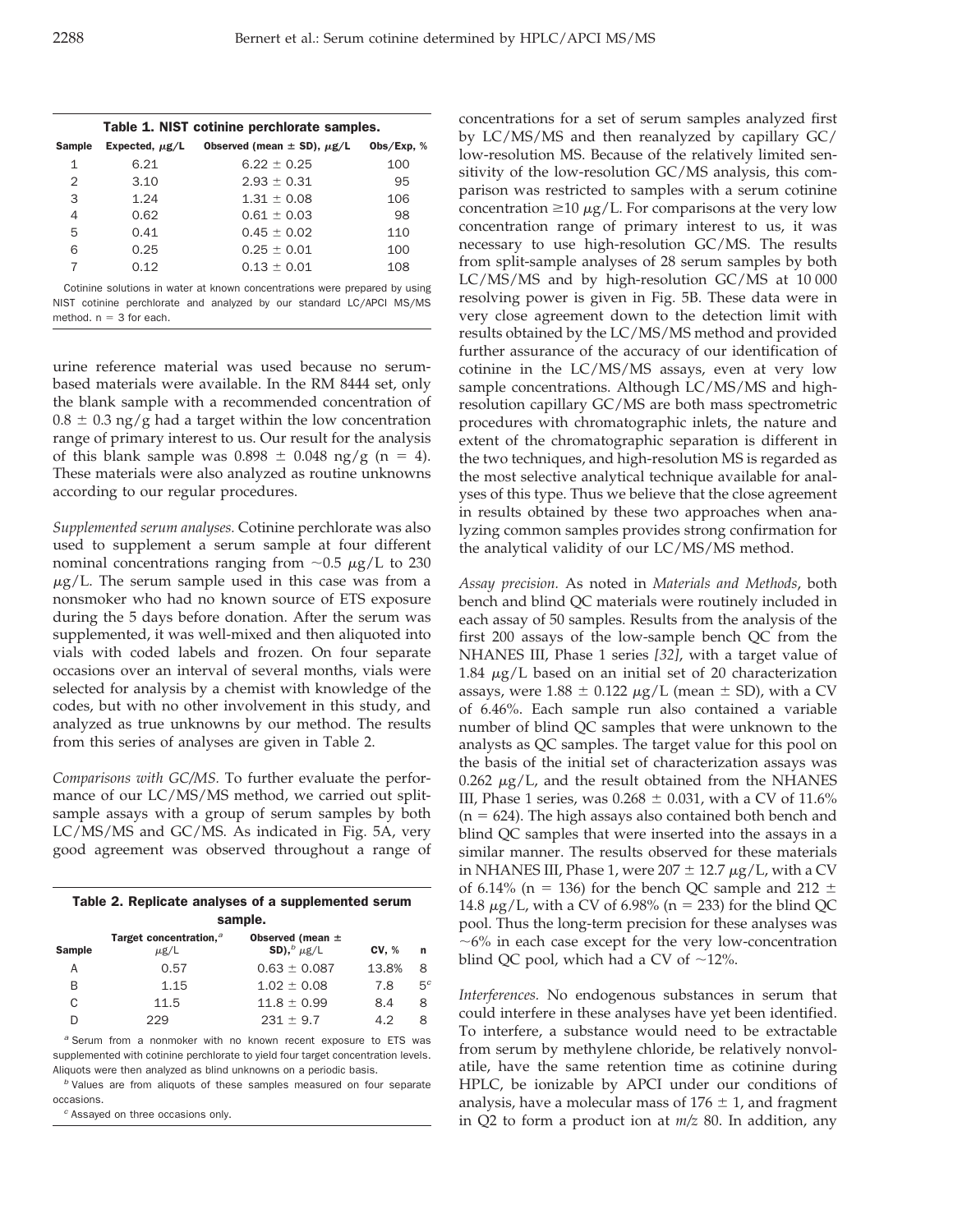

Fig. 5. Comparison of the analysis of serum samples by HPLC APCI MS/MS with either capillary GC/low-resolution MS (A) or capillary GC/high-resolution MS at 10 000 resolving power (B).<br>Fig. 6. Stability of two serum pools at different concentrations of serum

significant interference should be detectable by a shift in All samples were analyzed by the standard LC/MS/MS method. the confirmation ratio for that sample. Both ascorbic acid and serotonin have a molecular mass of 176 and are present in blood; however, analysis of standards confirmed that neither of these compounds would interfere in this analysis. At this time, the only substance known to be potentially capable of interfering in our assay is the pharmaceutical Pemoline (Cylert<sup>TM</sup>, Abbott Labs.), a central nervous system stimulant; it can be resolved from cotinine if necessary by slightly altering the chromatographic conditions.

*Cotinine stability.* Because it is often necessary to store serum samples for an extended time before the analysis, the stability of cotinine during storage is an important consideration. Several investigators have reported that cotinine in serum is quite stable during storage *[10]*, and

our results are in agreement. Fig. 6 shows the results from the analysis of two serum pools that were held either at room temperature or at 37 °C for up to 6 weeks. In all cases, the serum cotinine concentration remained essentially constant throughout the period of analysis. Fig. 7, which shows the monthly mean values observed for the low-concentration bench and blind QC pools over a period of 20 months, illustrates that both pools maintained a constant concentration during this period. The same results have been observed with the high-concentration QC pools. After  $>4$  years, we have seen no evidence of instability in any of these serum pools during storage at  $-60$  °C.

In conclusion, this method for the analysis of cotinine in serum by LC/APCI MS/MS combines the very high sensitivity and analytical specificity of APCI MS/MS in MRM mode with the ruggedness and speed of HPLC. This method has enabled us to undertake the analysis of large numbers of samples in a semiautomated manner while maintaining high sensitivity with a concomitant high degree of confidence in the correct identification of



cotinine and stored either at room temperature ( $\sim$ 24 °C) or at 37 °C.



Fig. 7. Monthly means for the low-concentration bench and blind QC pools over 20 months.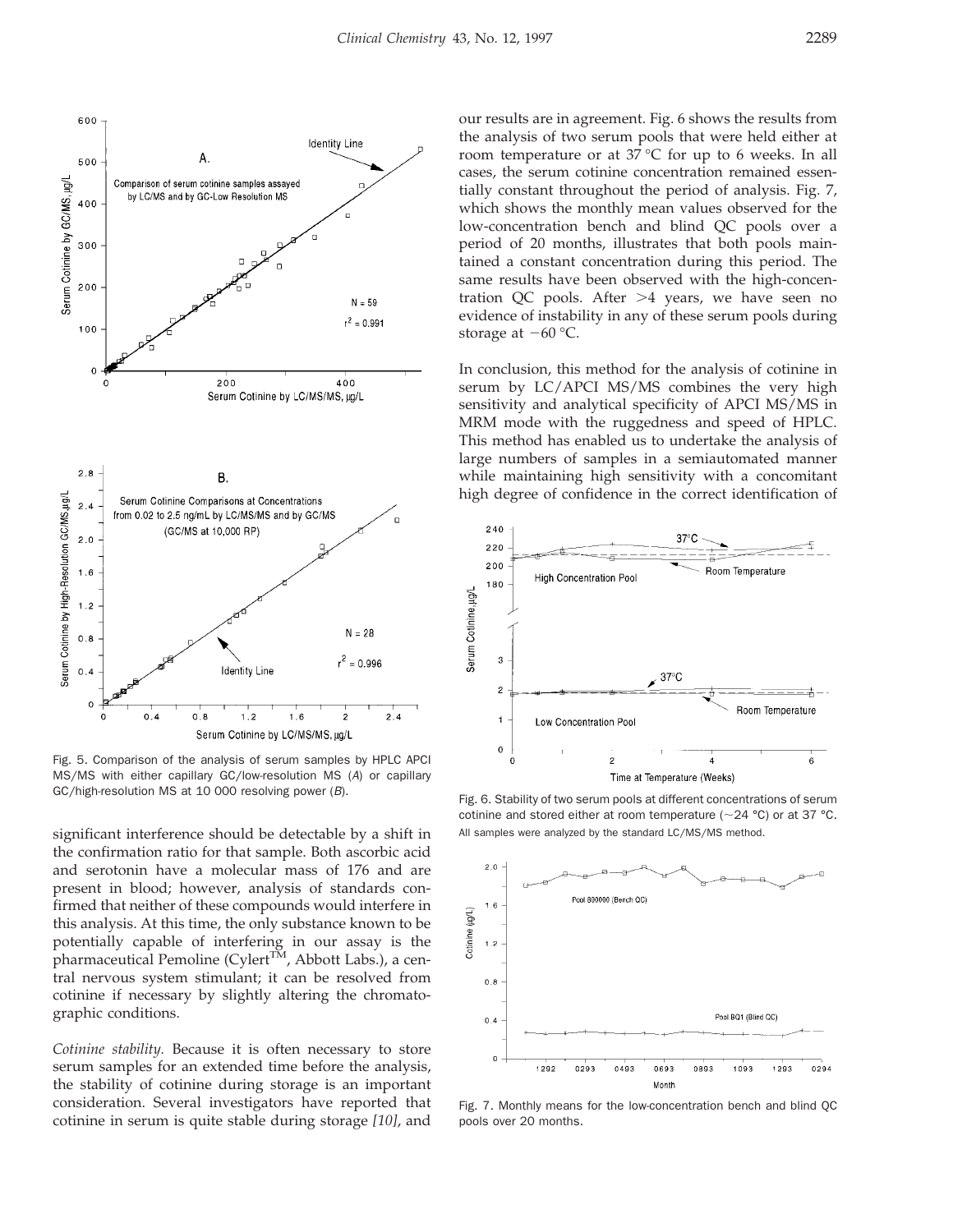the analyte. Over the past 4 years,  $>32 000$  samples have been analyzed on a single instrument by this method. The sensitivity, accuracy, and ruggedness of this method make it very well-suited to the demands of high-samplevolume epidemiologic investigations of ETS exposure in selected populations.

We thank Sandra Bailey, Dana Barr, Carol Bell, Hugh Gardner, Susan Head, Robert Hill, Sandra Isaacs, Donna Orti, Judy Powell, and Barbara Smarr for assistance during the development of this method; Louis Alexander, Jim Gill, Vaughn Green, Chet Lapeza, and Vince Maggio for assistance with high-resolution MS, John Barr for helpful discussions concerning the optimization of LC tandem MS analyses, and Sam Caudill for statistical support.

#### **References**

- 1. Centers for Disease Control and Prevention. Cigarette smokingattributable mortality and years of potential life lost—United States, 1990. Morb Mortal Wkly Rep 1993;42:645–9.
- 2. Bartecchi CE, MacKenzie TD, Schrier RW. The human costs of tobacco use. N Engl J Med 1994;330:907–12.
- 3. Douville JA. Active and passive smoking hazards in the workplace. New York: Van Nostrand Reinhold, 1990:139.
- 4. Environmental Protection Agency. Respiratory health effects of passive smoking: lung cancer and other disorders (EPA/600/6 90/006F). Washington, DC: Office of Air and Radiation, 1992.
- 5. National Center for Health Statistics, Ezzati TM, Massey JT, Waksberg J, Chu A, Maurer KR. Sample design: Third National Health and Nutrition Examination Survey. Vital Health Stat 1992; 2:113.
- 6. Benowitz NL. Use of biologic fluid samples in assessing tobacco smoke consumption. In: Grabowski J, Bell CS, eds. Measurement in the analysis and treatment of smoking behavior (NIDA Res Monogr 48). Washington, DC: Government Printing Office, 1983.
- **7.** Benowitz NL, Jacob P. Nicotine and cotinine elimination pharmacokinetics in smokers and nonsmokers. Clin Pharmacol Ther 1993;53:316–23.
- 8. Robinson DE, Balter NJ, Schwartz SL. A physiologically based pharmacokinetic model for nicotine and cotinine in man. J Pharmacokinet Biopharm 1992;20:591–609.
- 9. Jarvis MJ, Russell MAH, Benowitz NL, Feyerabend C. Elimination of cotinine from body fluids: implications for noninvasive measurement of tobacco smoke exposure. Am J Public Health 1988;78: 696–8.
- 10. Watts RR, Langone JJ, Knight GJ, Lewtas J. Cotinine analytical workshop report: consideration of analytical methods for determining cotinine in human body fluids as a measure of passive exposure to tobacco smoke. Environ Health Perspect 1990;84: 173–82.
- 11. Feyerabend C, Russell MAH. A rapid gas-liquid chromatographic method for the determination of cotinine and nicotine in biological fluids. J Pharm Pharmacol 1990;42:450–2.
- 12. Curvall M, Kazemi-Vala E, Enzell CR. Simultaneous determination of nicotine and cotinine in plasma using capillary column gas chromatography with nitrogen-sensitive detection. J Chromatogr 1982;232:283–93.
- 13. Davis RA. The determination of nicotine and cotinine in plasma. J Chromatogr Sci 1986;24:134–41.
- 14. Jacob P, Wilson M, Benowitz NL. Improved gas chromatographic

method for the determination of nicotine and cotinine in biologic fluids. J Chromatogr 1981;222:61–70.

- 15. Teeuwen HWA, Aalders RJW, Van Rossum JM. Simultaneous estimation of nicotine and cotinine levels in biological fluids using high-resolution capillary-column gas chromatography combined with solid phase extraction work-up. Mol Biol Rep 1989;13:165– 75.
- 16. Norbury CG. Simplified method for the determination of plasma cotinine using gas chromatography-mass spectrometry. J Chromatogr 1987;414:449–53.
- 17. Daenens P, Laruelle L, Callewaert K, De Schepper P, Galeazzi R, Van Rossum J. Determination of cotinine in biological fluids by capillary gas chromatography-mass spectrometry selected-ion monitoring. J Chromatogr 1985;342:79–87.
- 18. Stehlik G, Kainzbauer J, Tausch H, Richter O. Improved method for routine determination of nicotine and its main metabolites in biological fluids. J Chromatogr 1982;232:295–303.
- 19. McAdams SA, Cordeiro ML. Simple selected ion monitoring capillary gas chromatographic-mass spectrometric method for the determination of cotinine in serum, urine and oral samples. J Chromatogr 1993;615:148–53.
- 20. Jacob P, Yu L, Wilson M, Benowitz NL. Selected ion monitoring method for determination of nicotine, cotinine and deuteriumlabeled analogs: absence of an isotope effect in the clearance of (S)-nicotine-3',3'-D<sub>2</sub> in humans. Biol Mass Spectrom 1991;20: 247–52.
- 21. Thompson JA, Ho M-S, Petersen DR. Analysis of nicotine and cotinine in tissues by capillary gas chromatography and gas chromatography-mass spectrometry. J Chromatogr 1982;231: 53–63.
- 22. Machacek DA, Jiang NS. Quantification of cotinine in plasma and saliva by liquid chromatography. Clin Chem 1986;32:979–82.
- 23. Hariharan M, Van Noord T, Greden JF. A high-performance liquidchromatographic method for routine simultaneous determination of nicotine and cotinine in plasma. Clin Chem 1988;34:724–9.
- 24. Anderson IGM, Proctor CJ, Husager L. Comparison of the measurement of serum cotinine levels by gas-chromatography and radioimmunoassay. Analyst 1991;116:691–3.
- 25. Perkins SL, Livesey JF, Escares EA, Belcher JM, Dudley DK. High-performance liquid-chromatographic method compared with a modified radioimmunoassay of cotinine in plasma. Clin Chem 1991;37:1989–93.
- 26. Knight GJ, Wylie P, Holman MS, Haddow JE. Improved <sup>125</sup>l radioimmunoassay for cotinine by selective removal of bridge antibodies. Clin Chem 1985;31:118–21.
- 27. Benkirane S, Nicolas A, Galteau M-M, Siest G. Highly sensitive immunoassays for the determination of cotinine in serum and saliva. Comparison between RIA and avidin-biotin ELISA. Eur J Clin Chem Clin Biochem 1991;29:405–10.
- 28. Langone JJ, Van Vunakis H. Radioimmunassay of nicotine, cotinine and  $\gamma$ -(3-pyridyl)- $\gamma$ -oxo-N-methylbutyramide. Methods Enzymol 1982:84;628–40.
- 29. Bjercke RJ, Cook G, Rychlik N, Gjika HB, Van Vunakis H, Langone JJ. Stereospecific monoclonal antibodies to nicotine and cotinine and their use in enzyme-linked immunosorbent assays. J Immunol Methods 1986;90:203–13.
- 30. Bjercke RJ, Cook G, Langone JJ. Comparison of monoclonal and polyclonal antibodies to cotinine in nonisotopic and isotopic immunoassays. J Immunol Methods 1987;96:239–46.
- 31. Wall MA, Johnson J, Jacob P, Benowitz NL. Cotinine in the serum, saliva and urine of nonsmokers, passive smokers and active smokers. Am J Public Health 1988;78:699–701.
- 32. Pirkle JL, Flegal KM, Bernert JT, Brody DJ, Etzel RA, Maurer KR.